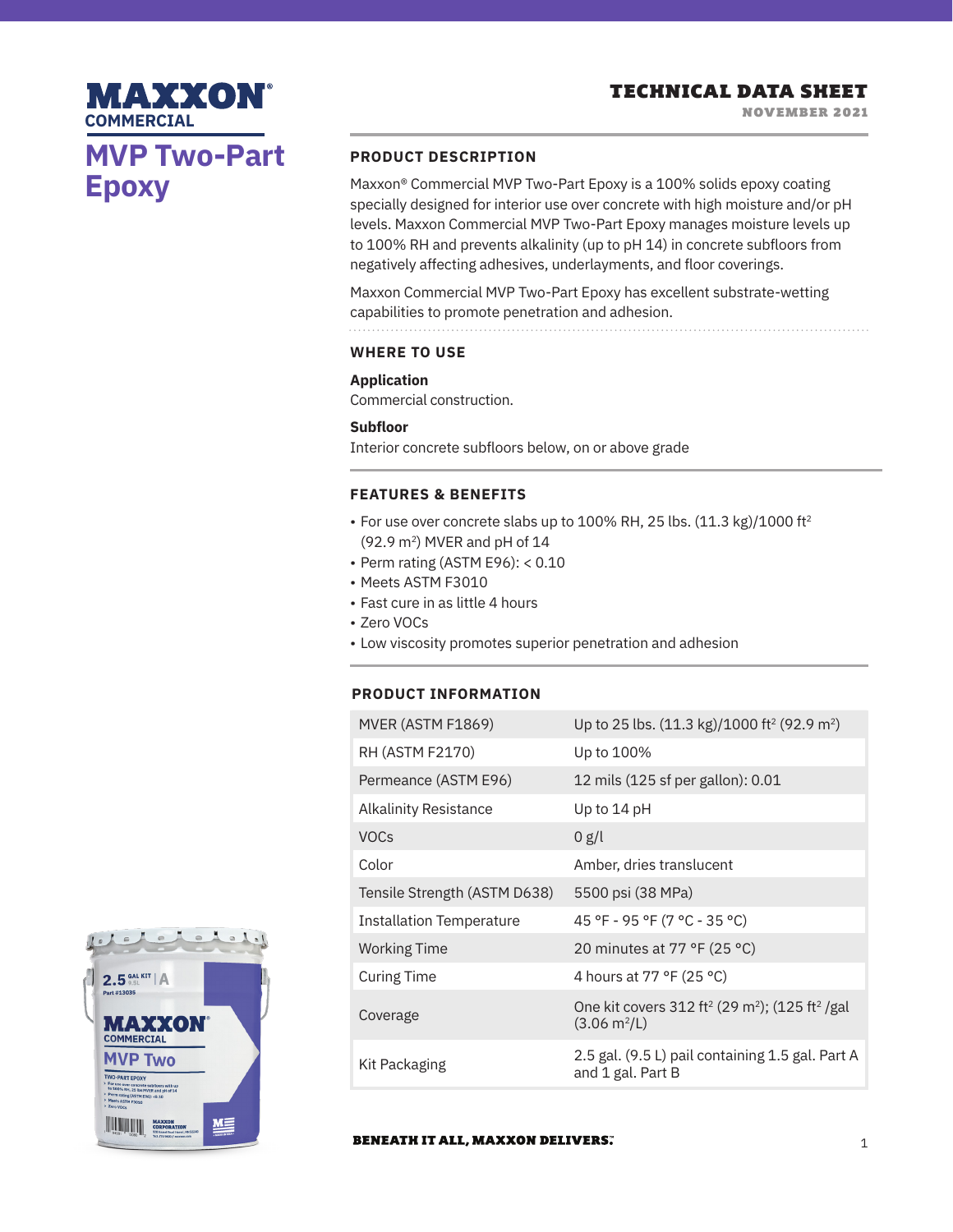# **MVP Two-Part Epoxy**

MAXXON

### **INSTALLATION**

### *Concrete Subfloor Preparation*

Building interior and floor should be maintained between 45 °F (7 °C) and 95 °F (35 °C) for at least 24 hours prior to installation and until primer has dried. Turn off radiant heat systems 24 hours prior to and after installation.

Concrete surfaces must be absorbent, clean, dust-free, structurally sound and free of bond-breakers such as oil or grease, sealers or other contaminants that could prevent proper adhesion of the product (see Limitations).

Concrete must comply with all industry standards, including, but not limited to, American Concrete Institute's (ACI) Guide to Durable Concrete. Soft or chalky material must be mechanically removed until hard substrate is exposed.

Shot blast concrete surface to a CSP 3-4 in accordance with industry standards. The concrete subfloor must have a minimum tensile strength of 175 psi when tested per ASTM C1583. Vacuum substrate with a HEPA filtration industrial vacuum to remove dust and debris.

Cracks in the existing concrete subfloor must be inspected by a professional structural engineer to determine if the crack is static or dynamic. Repair all existing cracks in old and new concrete to minimize and control the floor underlayment. Note that repairing existing cracks in the concrete subfloor only subdues but does not completely prevent their ability to telegraph through floor underlayment.

# **Tools**

- Tape measure
- Marking tape or chalk
- Chemical safety glasses or splash-proof goggles
- Protective gloves
- NIOSH/OSHA-approved organic vapor respirator
- Notched/smooth squeegee
- Electric drill (300-400 rpm)
- Jiffy Mixer (preferred)
- Non-shedding 1/4" (6 mm) or 3/4" (19 mm) nap phenolic core roller cover
- Wet mil. gauge
- Non-metallic cleated shoes
- Long sleeved shirts and trousers
- Emergency showers and eye wash stations should be readily accessible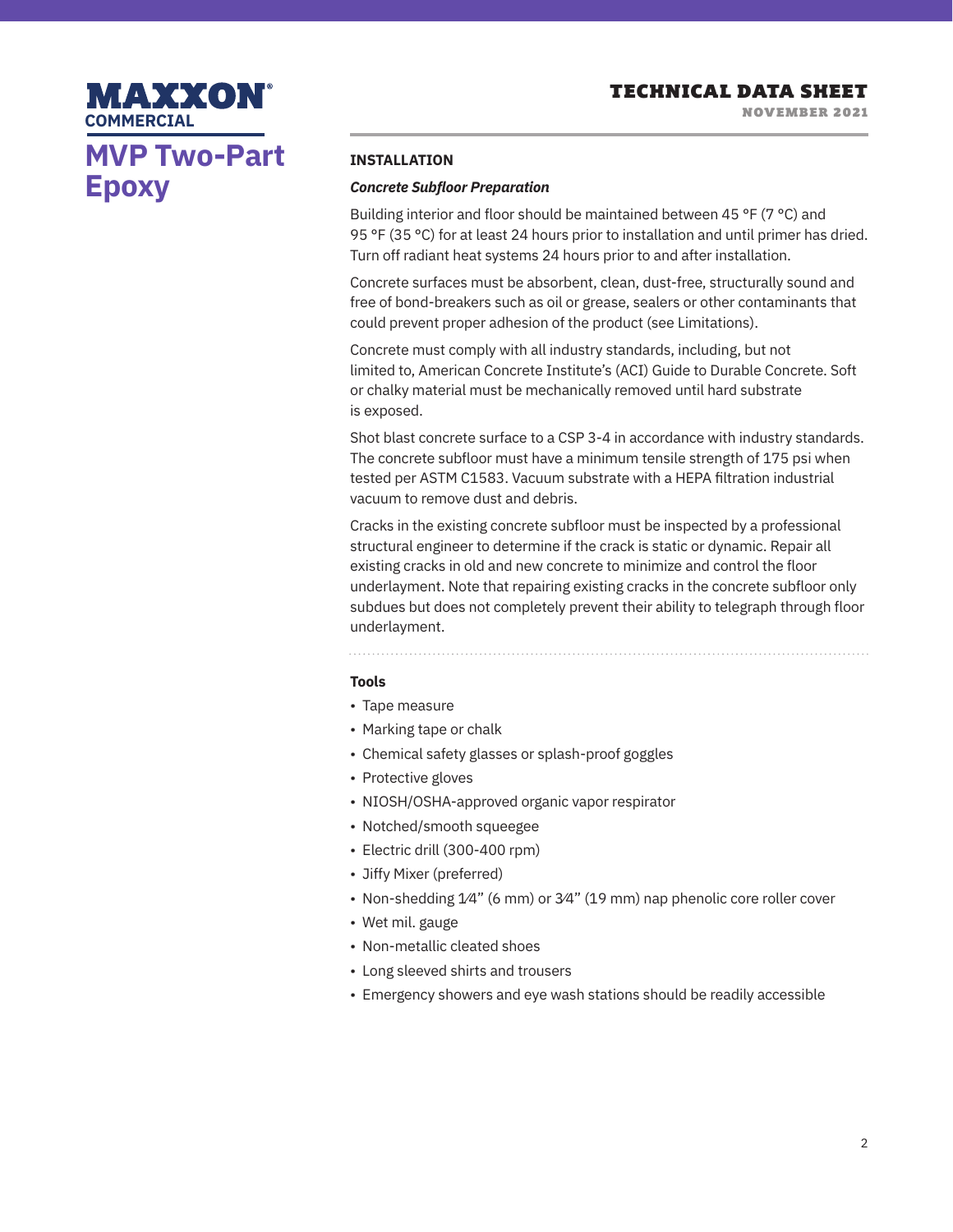NOVEMBER 2021

# **MVP Two-Part Epoxy**

MAXXON

**COMMERCIAL**

# **INSTALLATION** *Continued*

# *Application Preparation*

Protect the work area from the elements and properly ventilate. Applicators should wear appropriate personal safety equipment. Prior to application, it is recommended to mark off an area of 312 ft<sup>2</sup> (29 m<sup>2</sup>) per Maxxon Commercial MVP Two-Part Epoxy kit to ensure proper coverage.

# *Application No Sand Broadcasting*

No sand broadcasting requires just one coat of Maxxon Commercial MVP Two-Part Epoxy.

Pour the entire contents of Maxxon Commercial MVP Two-Part Epoxy out of the pail after mixing or material may reach an extreme temperature and possibly combust.

The concrete subfloor and room temperature must be between 45˚F and 95˚F before, during, and after the application of Maxxon Commercial MVP Two-Part Epoxy.

Pour entire contents of part B into part A. The entire kit must be mixed at once.

Using a Jiffy Mixer, mix all material thoroughly for three minutes.

Expansion/control joints: To properly treat expansion/control joints, coat the expansion/control joint sidewalls and bottom with Maxxon Commercial MVP Two-Part Epoxy and allow to fully cure. After expansion/control joint cures, fill cavity with joint sealant or filler as specified by engineer/architect.

Pour entire contents of Maxxon Commercial MVP Two-Part Epoxy out of pail immediately after mixing, as the material may reach high temperatures and possibly combust.

Spread mixed material with a notched squeegee. Concrete subfloors having MVER levels up to 25 lbs.  $(11.3 \text{ kg})/1,000 \text{ ft}^2 (92.9 \text{ m}^2)/24 \text{ hrs.}$  and RH levels up to 100% require an 11 mil coverage rate, which is 312 ft<sup>2</sup> per kit.

While still wet, back roll Maxxon Commercial MVP Two-Part Epoxy with roller for even distribution.

With the penetration of Maxxon Commercial MVP Two-Part Epoxy into the pores and capillaries of concrete slab, displacement of air occurs and may cause formation of air channels and bubbles in the coating. This will not affect the moisture mitigation properties of Maxxon Commercial MVP Two-Part Epoxy.

Maxxon Commercial MVP Two-Part Epoxy cures in approximately four hours at 77 °F (25°C), depending on ambient conditions.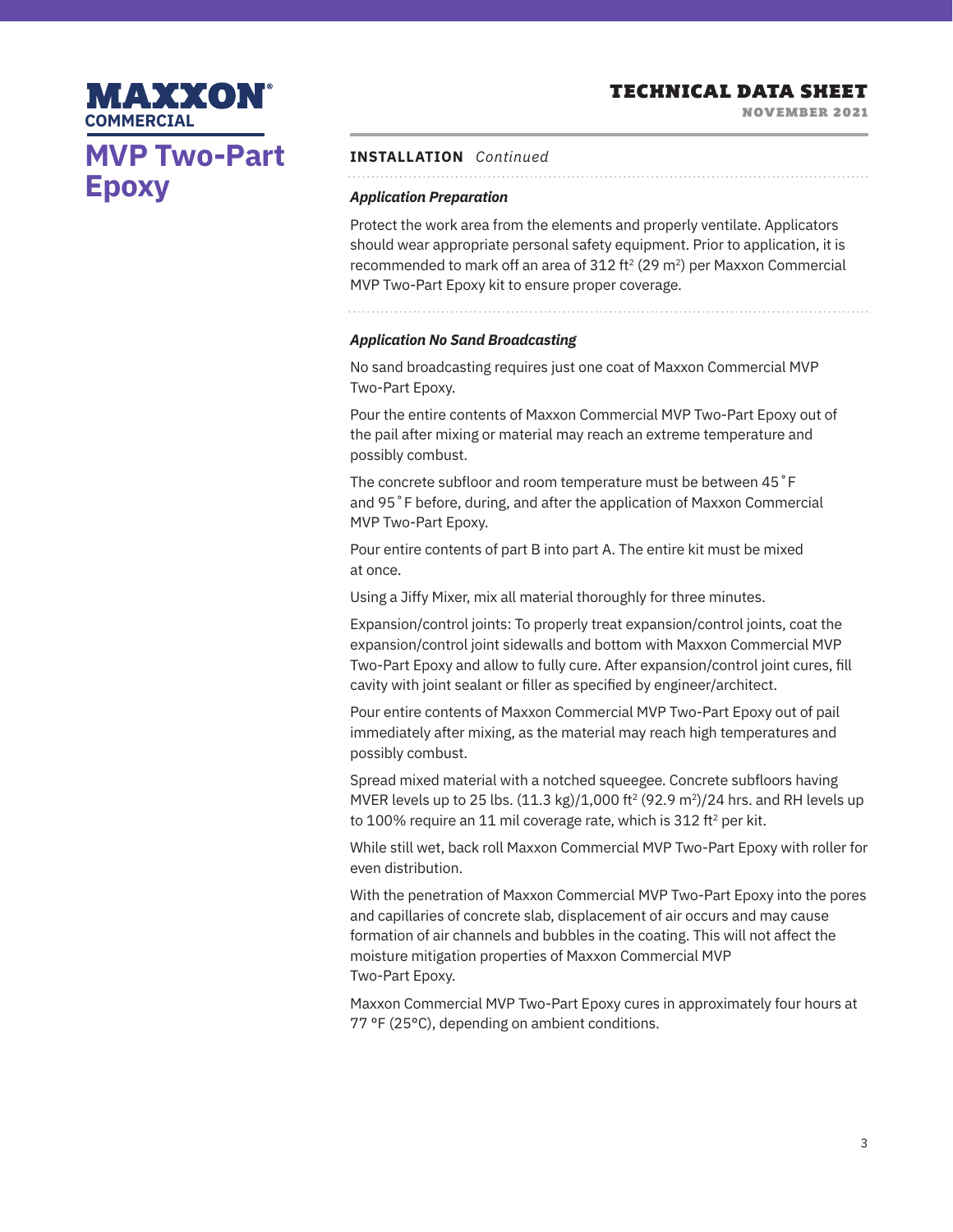NOVEMBER 2021

# MAXXON **COMMERCIAL MVP Two-Part Epoxy**

# **INSTALLATION** *Continued*

Allow Maxxon Commercial MVP Two-Part Epoxy to cure at least four hours, or until tack-free. Coated floor must be protected from dust and debris until a Maxxon primer and underlayment can be applied. Apply Maxxon® Commercial Multi-Use Acrylic primer (undiluted) at a coverage rate of 300 ft<sup>2</sup> per gallon. Install a Maxxon underlayment according to the installation instructions on the specific product's Technical Data Sheet.

If surface of the coated floor is to remain uncovered for an extended duration, contact Maxxon Corporation.

*Application with Sand Broadcasting* 

Two coats of Maxxon Commercial MVP Two-Part Epoxy are required when using the sand broadcast option. Both coats must be completed within 24 hours of each other.

Each coat will have a different yield. It is recommended that, prior to installation of each coat, areas be marked off according to target yield (found in instructions below) to help ensure proper coverage.

The concrete subfloor and room temperature must be between 45 °F and 95 °F before, during, and after the application of Maxxon Commercial MVP Two-Part Epoxy.

Pour entire contents of part B into part A. The entire kit must be mixed at once.

Using a Jiffy Mixer, mix all material thoroughly for three minutes.

Expansion/control joints: To properly treat expansion/control joints, coat the expansion/control joint sidewalls and bottom with Maxxon Commercial MVP Two-Part Epoxy and allow to fully cure. After expansion/control joint cures, fill cavity with joint sealant or filler as specified by engineer/architect.

Pour entire contents of Maxxon Commercial MVP Two-Part Epoxy out of pail immediately after mixing, as the material may reach high temperatures and possibly combust.

Spread first coat of mixed Maxxon Commercial MVP Two-Part Epoxy with a smooth squeegee at a rate of no more than 500 ft<sup>2</sup> (46.5 m<sup>2</sup>) per 2.5 gal. (9.5 L) kit.

While still wet, back roll material to achieve a thickness of approximately 8 mil. Let product cure 2-3 hrs. prior to application of second coat.

Mix a new batch of Maxxon Commercial MVP Two-Part Epoxy for the second coat and spread with a notched squeegee at a rate of 300 ft<sup>2</sup> (27.9 m<sup>2</sup>) per 2.5 gal. (9.5 L) kit. While still wet, back roll material to achieve a thickness of approximately 13 mil.

Immediately broadcast approved sand over the second coat to full rejection. Allow product to fully cure for approximately 4-6 hours.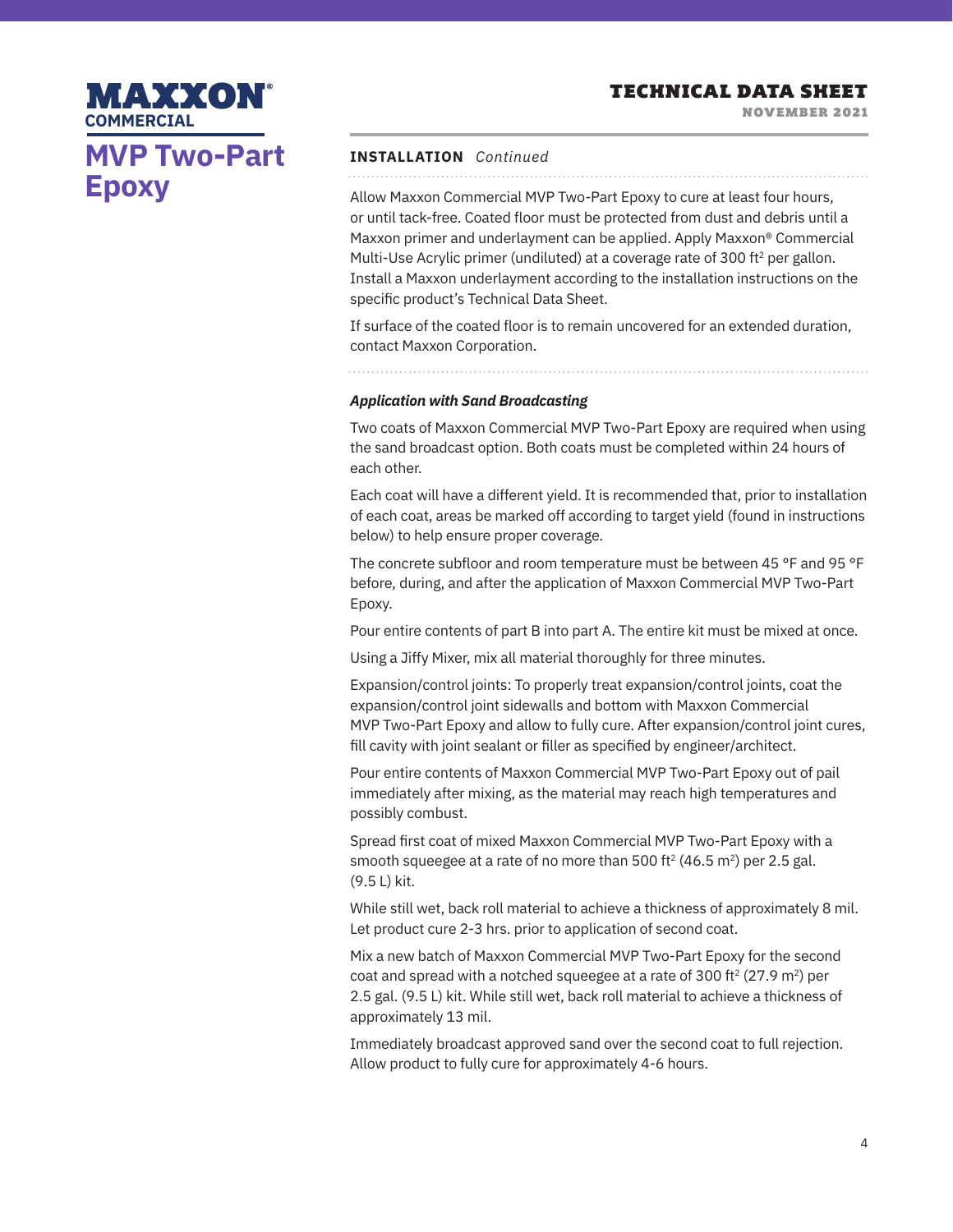# NOVEMBER 2021 **COMMERCIAL MVP Two-Part Epoxy**

MAXXON

# **INSTALLATION** *Continued*

Once cured, remove loose sand and if necessary, treat bare spots by applying a new batch of Maxxon Commercial MVP Two-Part Epoxy and sand to full rejection. Allow patched areas to fully cure and remove excess sand prior to application of underlayment.

Install a Maxxon underlayment according to the installation instructions on the specific product's Technical Data Sheet.

# **LIMITATIONS**

For questions regarding these limitations or for applications other than those described herein, contact Maxxon Corporation at (800) 238-8461.

- 1. For interior use only.
- 2. Do not store below 45 °F (7 °C).
- 3. Do not use if ambient and/or concrete surface temperatures are below 45 °F (7 °C) or above 95 °F (35 °C).
- 4. For on or below grade applications, contact Maxxon Corporation.
- 5. Do not use as a wear surface.
- 6. Do not clean the subfloor with oil-based or silicone-based sweeping compounds. These compounds leave a film on the subfloor surface that will interfere with bond development. Instead, use a vacuum with a HEPA filter to clean the subfloor.
- 7. For use over subfloors containing asbestos, contact Maxxon Corporation.
- 8. Adhesives, asphalt, coal, and other oil-based contaminants must be mechanically removed (i.e., shotblasting) prior to the application of Maxxon Commercial MVP Two-Part Epoxy. Contact Maxxon Corporation for proper remediation methods.
- 9. It is the responsibility of the General Contractor to complete moisture testing before underlayment is installed. If testing is necessary, use the methods specified by the flooring manufacturer, typically ASTM F710. If the MVER exceeds 5 lbs.  $(2.3 \text{ kg})/1,000 \text{ ft}^2 (92.9 \text{ m}^2)/24$  hours or an RH greater than 80%, treat the concrete subfloor with Maxxon Commercial MVP Two-Part Epoxy. If the flooring manufacturer specifies more stringent moisture limitations or practices, they must be followed. Contact Maxxon Corporation for further information.
- 10. Respect active expansion/control joints. Always ensure such joints are honored completely. Existing cracks in the new and old concrete must be repaired with an appropriate crack-repair material, such as S3 Surface Solutions Quickfill (contact Maxxon Corporation for purchasing), in accordance with industry standards and manufacturer's recommendation.
- 11. Do not apply Maxxon Commercial Two-Part Epoxy over a concrete subfloor that has standing water.